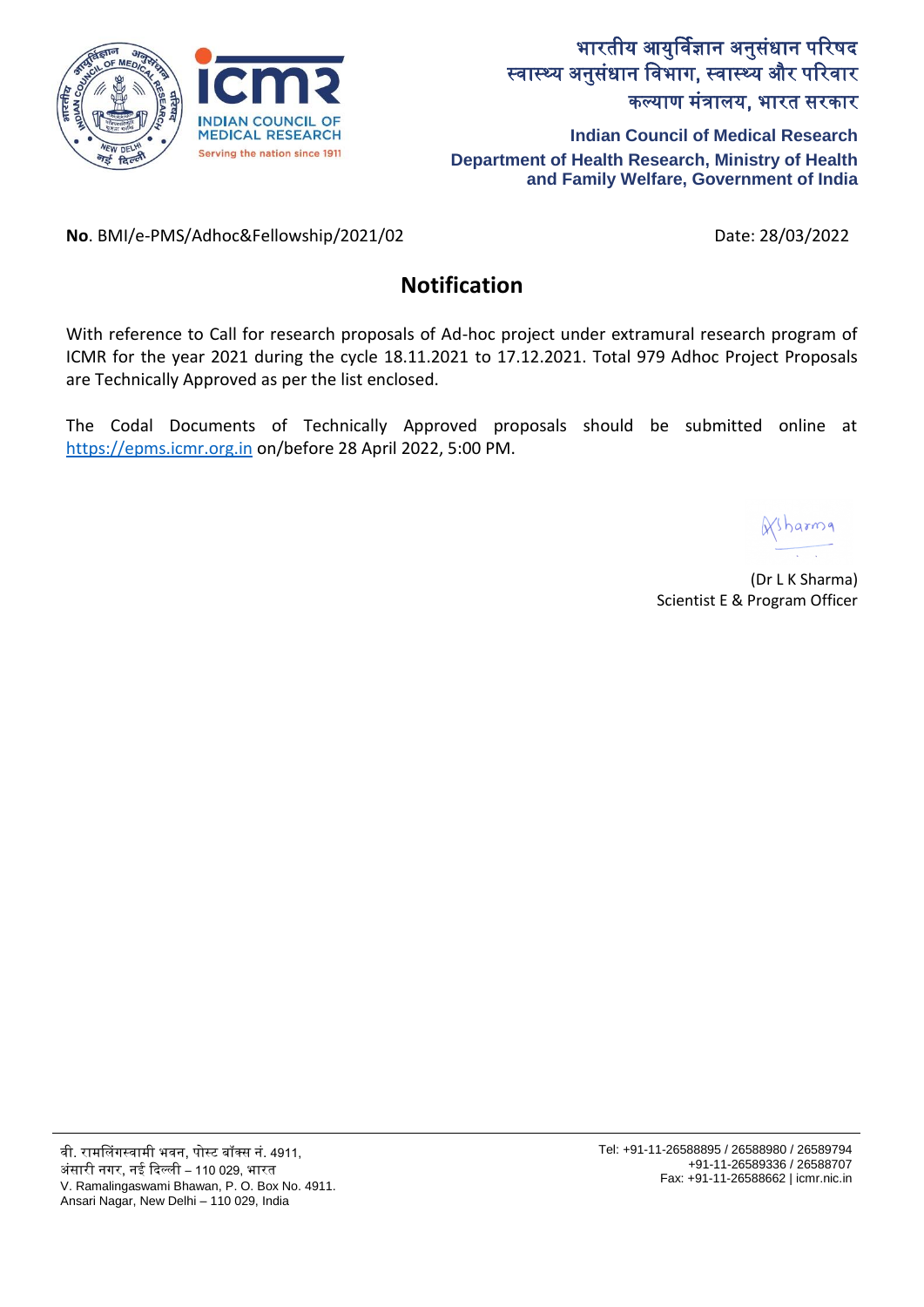



### **Indian Council of Medical Research Department of Health Research, Ministry of Health and Family Welfare, Government of India**

#### **ICMR Extramural Adhoc Proposals** (Cycle 18.11.2021 to 17.12.2021) **Technically Approved Proposals ID**

| 2021-8009 | 2021-8481 | 2021-8762 | 2021-9119 | 2021-9379 |
|-----------|-----------|-----------|-----------|-----------|
| 2021-8023 | 2021-8496 | 2021-8765 | 2021-9121 | 2021-9386 |
| 2021-8029 | 2021-8501 | 2021-8789 | 2021-9122 | 2021-9388 |
| 2021-8091 | 2021-8507 | 2021-8803 | 2021-9126 | 2021-9396 |
| 2021-8155 | 2021-8511 | 2021-8870 | 2021-9139 | 2021-9405 |
| 2021-8187 | 2021-8533 | 2021-8885 | 2021-9145 | 2021-9406 |
| 2021-8214 | 2021-8544 | 2021-8886 | 2021-9146 | 2021-9410 |
| 2021-8284 | 2021-8551 | 2021-8911 | 2021-9147 | 2021-9415 |
| 2021-8293 | 2021-8558 | 2021-8915 | 2021-9151 | 2021-9419 |
| 2021-8296 | 2021-8560 | 2021-8930 | 2021-9152 | 2021-9422 |
| 2021-8303 | 2021-8577 | 2021-8934 | 2021-9163 | 2021-9427 |
| 2021-8317 | 2021-8611 | 2021-8939 | 2021-9187 | 2021-9428 |
| 2021-8338 | 2021-8625 | 2021-8945 | 2021-9211 | 2021-9433 |
| 2021-8339 | 2021-8631 | 2021-8947 | 2021-9220 | 2021-9441 |
| 2021-8340 | 2021-8638 | 2021-8948 | 2021-9221 | 2021-9442 |
| 2021-8350 | 2021-8642 | 2021-8953 | 2021-9225 | 2021-9456 |
| 2021-8357 | 2021-8644 | 2021-8970 | 2021-9230 | 2021-9457 |
| 2021-8359 | 2021-8648 | 2021-8978 | 2021-9246 | 2021-9458 |
| 2021-8363 | 2021-8665 | 2021-8984 | 2021-9247 | 2021-9466 |
| 2021-8372 | 2021-8677 | 2021-8995 | 2021-9290 | 2021-9492 |
| 2021-8374 | 2021-8680 | 2021-8998 | 2021-9297 | 2021-9498 |
| 2021-8378 | 2021-8699 | 2021-9007 | 2021-9309 | 2021-9508 |
| 2021-8382 | 2021-8705 | 2021-9014 | 2021-9316 | 2021-9513 |
| 2021-8395 | 2021-8707 | 2021-9053 | 2021-9324 | 2021-9517 |
| 2021-8409 | 2021-8711 | 2021-9071 | 2021-9328 | 2021-9526 |
| 2021-8411 | 2021-8716 | 2021-9076 | 2021-9338 | 2021-9529 |
| 2021-8415 | 2021-8722 | 2021-9077 | 2021-9341 | 2021-9556 |
| 2021-8417 | 2021-8728 | 2021-9078 | 2021-9353 | 2021-9561 |
| 2021-8424 | 2021-8741 | 2021-9087 | 2021-9360 | 2021-9566 |
| 2021-8464 | 2021-8744 | 2021-9095 | 2021-9361 | 2021-9585 |
| 2021-8469 | 2021-8753 | 2021-9106 | 2021-9363 | 2021-9586 |
| 2021-8475 | 2021-8759 | 2021-9107 | 2021-9371 | 2021-9600 |
| 2021-8479 | 2021-8760 | 2021-9116 | 2021-9373 | 2021-9604 |

Page | 1

वी. रामललंगस्वामी भवन, पोस्ट बॉक्स नं. 4911, अंसारी नगर, नई ददल्ली – 110 029, भारत V. Ramalingaswami Bhawan, P. O. Box No. 4911. Tel: +91-11-26588895 / 26588980 / 26589794 +91-11-26589336 / 26588707

Fax: +91-11-26588662 | icmr.nic.in

Ansari Nagar, New Delhi – 110 029, India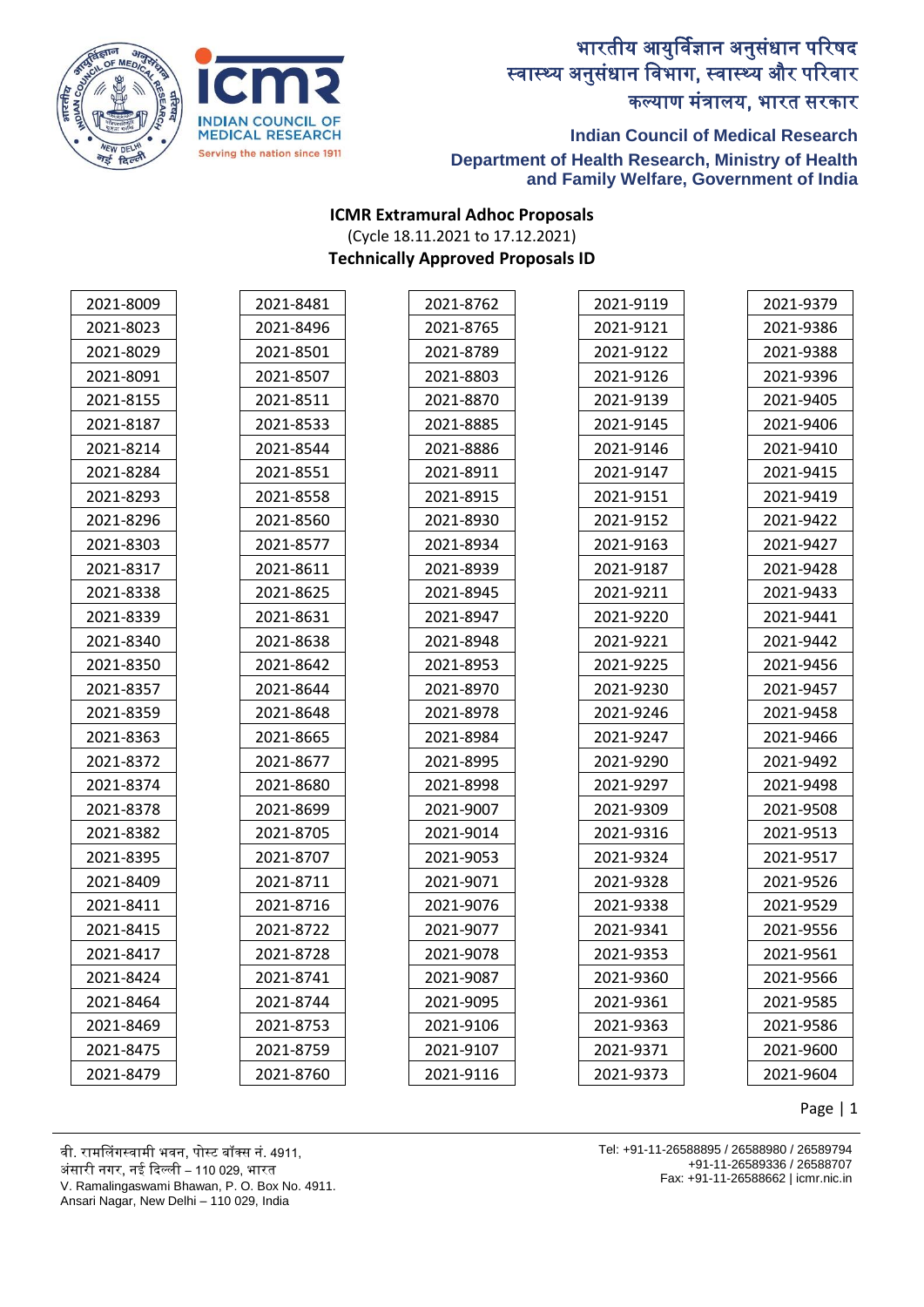



### **Indian Council of Medical Research Department of Health Research, Ministry of Health and Family Welfare, Government of India**

#### **ICMR Extramural Adhoc Proposals** (Cycle 18.11.2021 to 17.12.2021) **Technically Approved Proposals ID**

| 2021-9615 | 2021-9866  | 2021-10093 | 2021-10377 | 2021-10635 |
|-----------|------------|------------|------------|------------|
| 2021-9617 | 2021-9870  | 2021-10100 | 2021-10382 | 2021-10641 |
| 2021-9618 | 2021-9871  | 2021-10111 | 2021-10390 | 2021-10660 |
| 2021-9634 | 2021-9876  | 2021-10115 | 2021-10397 | 2021-10661 |
| 2021-9636 | 2021-9880  | 2021-10117 | 2021-10400 | 2021-10663 |
| 2021-9638 | 2021-9887  | 2021-10122 | 2021-10402 | 2021-10678 |
| 2021-9647 | 2021-9888  | 2021-10126 | 2021-10414 | 2021-10683 |
| 2021-9651 | 2021-9891  | 2021-10130 | 2021-10424 | 2021-10685 |
| 2021-9653 | 2021-9911  | 2021-10133 | 2021-10426 | 2021-10703 |
| 2021-9675 | 2021-9916  | 2021-10149 | 2021-10434 | 2021-10706 |
| 2021-9705 | 2021-9918  | 2021-10161 | 2021-10435 | 2021-10714 |
| 2021-9710 | 2021-9921  | 2021-10170 | 2021-10436 | 2021-10717 |
| 2021-9712 | 2021-9932  | 2021-10171 | 2021-10437 | 2021-10746 |
| 2021-9714 | 2021-9936  | 2021-10179 | 2021-10443 | 2021-10748 |
| 2021-9717 | 2021-9938  | 2021-10182 | 2021-10446 | 2021-10769 |
| 2021-9721 | 2021-9959  | 2021-10189 | 2021-10450 | 2021-10779 |
| 2021-9722 | 2021-9962  | 2021-10195 | 2021-10454 | 2021-10792 |
| 2021-9724 | 2021-9968  | 2021-10210 | 2021-10464 | 2021-10795 |
| 2021-9728 | 2021-9972  | 2021-10212 | 2021-10490 | 2021-10796 |
| 2021-9732 | 2021-9973  | 2021-10215 | 2021-10494 | 2021-10799 |
| 2021-9737 | 2021-9975  | 2021-10217 | 2021-10515 | 2021-10802 |
| 2021-9744 | 2021-9977  | 2021-10219 | 2021-10521 | 2021-10804 |
| 2021-9752 | 2021-9987  | 2021-10222 | 2021-10529 | 2021-10807 |
| 2021-9759 | 2021-9998  | 2021-10225 | 2021-10539 | 2021-10817 |
| 2021-9765 | 2021-10003 | 2021-10231 | 2021-10566 | 2021-10818 |
| 2021-9766 | 2021-10013 | 2021-10234 | 2021-10567 | 2021-10819 |
| 2021-9767 | 2021-10018 | 2021-10238 | 2021-10573 | 2021-10828 |
| 2021-9784 | 2021-10025 | 2021-10245 | 2021-10581 | 2021-10832 |
| 2021-9798 | 2021-10034 | 2021-10246 | 2021-10582 | 2021-10838 |
| 2021-9804 | 2021-10037 | 2021-10254 | 2021-10595 | 2021-10840 |
| 2021-9818 | 2021-10048 | 2021-10267 | 2021-10599 | 2021-10846 |
| 2021-9829 | 2021-10063 | 2021-10319 | 2021-10603 | 2021-10852 |
| 2021-9844 | 2021-10065 | 2021-10363 | 2021-10607 | 2021-10855 |
| 2021-9858 | 2021-10084 | 2021-10367 | 2021-10615 | 2021-10862 |
| 2021-9860 | 2021-10087 | 2021-10369 | 2021-10630 | 2021-10866 |

Page | 2

वी. रामललंगस्वामी भवन, पोस्ट बॉक्स नं. 4911,

अंसारी नगर, नई ददल्ली – 110 029, भारत

V. Ramalingaswami Bhawan, P. O. Box No. 4911.

Ansari Nagar, New Delhi – 110 029, India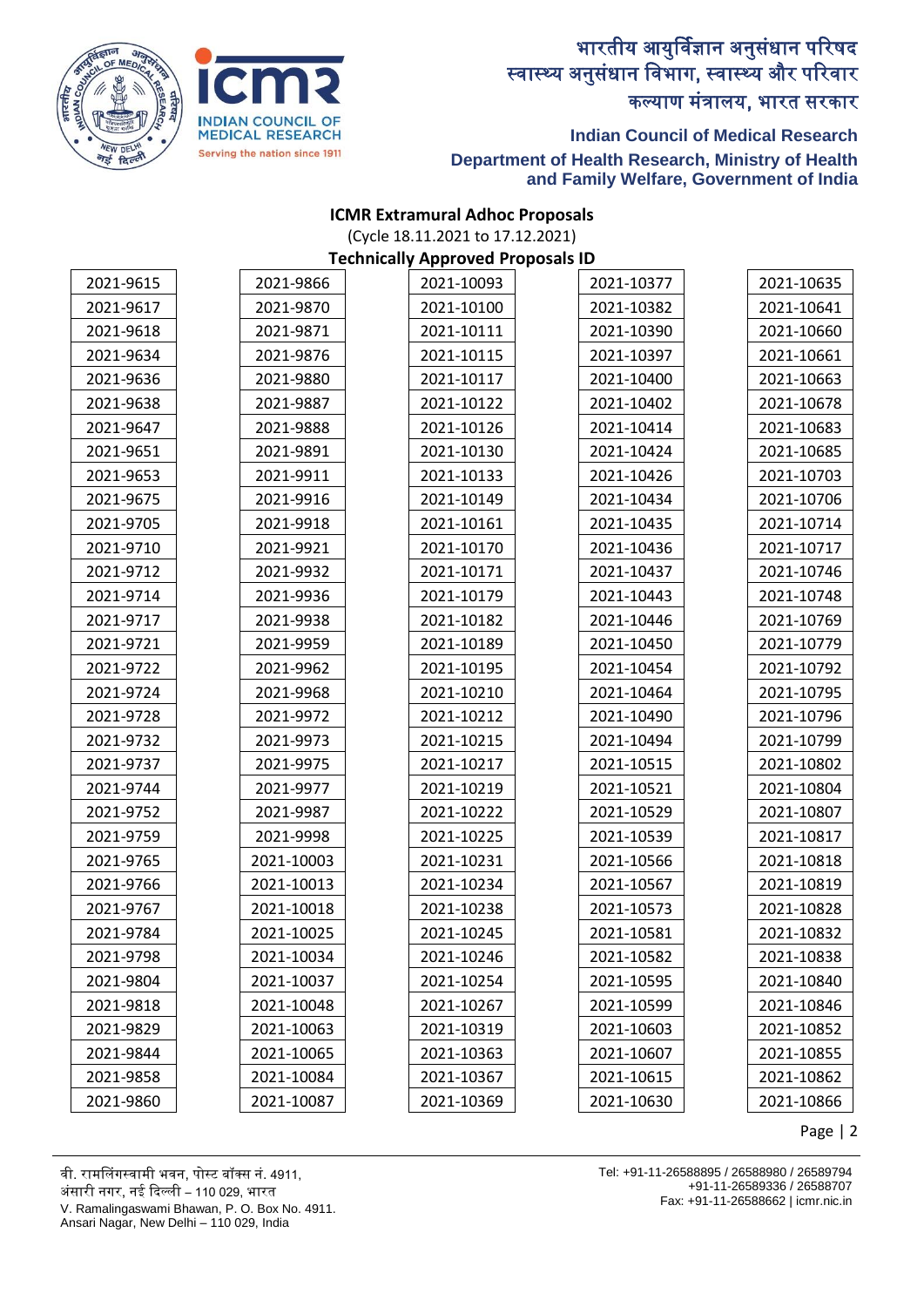



### **Indian Council of Medical Research Department of Health Research, Ministry of Health and Family Welfare, Government of India**

#### **ICMR Extramural Adhoc Proposals** (Cycle 18.11.2021 to 17.12.2021) **Technically Approved Proposals ID**

| 2021-10871 | 2021-11165 | 2021-11394 | 2021-11624 | 2021-11874 |
|------------|------------|------------|------------|------------|
| 2021-10874 | 2021-11167 | 2021-11421 | 2021-11629 | 2021-11882 |
| 2021-10878 | 2021-11168 | 2021-11425 | 2021-11642 | 2021-11884 |
| 2021-10880 | 2021-11170 | 2021-11430 | 2021-11643 | 2021-11885 |
| 2021-10885 | 2021-11182 | 2021-11436 | 2021-11649 | 2021-11889 |
| 2021-10887 | 2021-11183 | 2021-11443 | 2021-11653 | 2021-11896 |
| 2021-10896 | 2021-11187 | 2021-11447 | 2021-11659 | 2021-11913 |
| 2021-10898 | 2021-11196 | 2021-11451 | 2021-11662 | 2021-11924 |
| 2021-10904 | 2021-11212 | 2021-11454 | 2021-11665 | 2021-11941 |
| 2021-10908 | 2021-11225 | 2021-11460 | 2021-11677 | 2021-11943 |
| 2021-10910 | 2021-11230 | 2021-11462 | 2021-11679 | 2021-11955 |
| 2021-10913 | 2021-11233 | 2021-11466 | 2021-11680 | 2021-11957 |
| 2021-10960 | 2021-11253 | 2021-11480 | 2021-11683 | 2021-11967 |
| 2021-10975 | 2021-11268 | 2021-11487 | 2021-11688 | 2021-11977 |
| 2021-10976 | 2021-11271 | 2021-11491 | 2021-11690 | 2021-11982 |
| 2021-10987 | 2021-11281 | 2021-11495 | 2021-11696 | 2021-11989 |
| 2021-10997 | 2021-11284 | 2021-11497 | 2021-11700 | 2021-12000 |
| 2021-11037 | 2021-11285 | 2021-11498 | 2021-11710 | 2021-12010 |
| 2021-11041 | 2021-11289 | 2021-11507 | 2021-11720 | 2021-12012 |
| 2021-11044 | 2021-11299 | 2021-11514 | 2021-11732 | 2021-12013 |
| 2021-11045 | 2021-11307 | 2021-11519 | 2021-11733 | 2021-12015 |
| 2021-11051 | 2021-11309 | 2021-11543 | 2021-11737 | 2021-12024 |
| 2021-11058 | 2021-11311 | 2021-11544 | 2021-11739 | 2021-12025 |
| 2021-11076 | 2021-11327 | 2021-11547 | 2021-11741 | 2021-12048 |
| 2021-11088 | 2021-11331 | 2021-11551 | 2021-11769 | 2021-12050 |
| 2021-11092 | 2021-11332 | 2021-11553 | 2021-11792 | 2021-12059 |
| 2021-11096 | 2021-11338 | 2021-11562 | 2021-11795 | 2021-12063 |
| 2021-11104 | 2021-11347 | 2021-11564 | 2021-11797 | 2021-12078 |
| 2021-11107 | 2021-11357 | 2021-11584 | 2021-11799 | 2021-12079 |
| 2021-11126 | 2021-11362 | 2021-11588 | 2021-11819 | 2021-12081 |
| 2021-11133 | 2021-11370 | 2021-11599 | 2021-11839 | 2021-12089 |
| 2021-11139 | 2021-11384 | 2021-11602 | 2021-11841 | 2021-12095 |
| 2021-11151 | 2021-11386 | 2021-11604 | 2021-11851 | 2021-12123 |
| 2021-11156 | 2021-11390 | 2021-11617 | 2021-11852 | 2021-12126 |
| 2021-11163 | 2021-11391 | 2021-11618 | 2021-11863 | 2021-12140 |

Page | 3

वी. रामललंगस्वामी भवन, पोस्ट बॉक्स नं. 4911,

अंसारी नगर, नई ददल्ली – 110 029, भारत

V. Ramalingaswami Bhawan, P. O. Box No. 4911.

Ansari Nagar, New Delhi – 110 029, India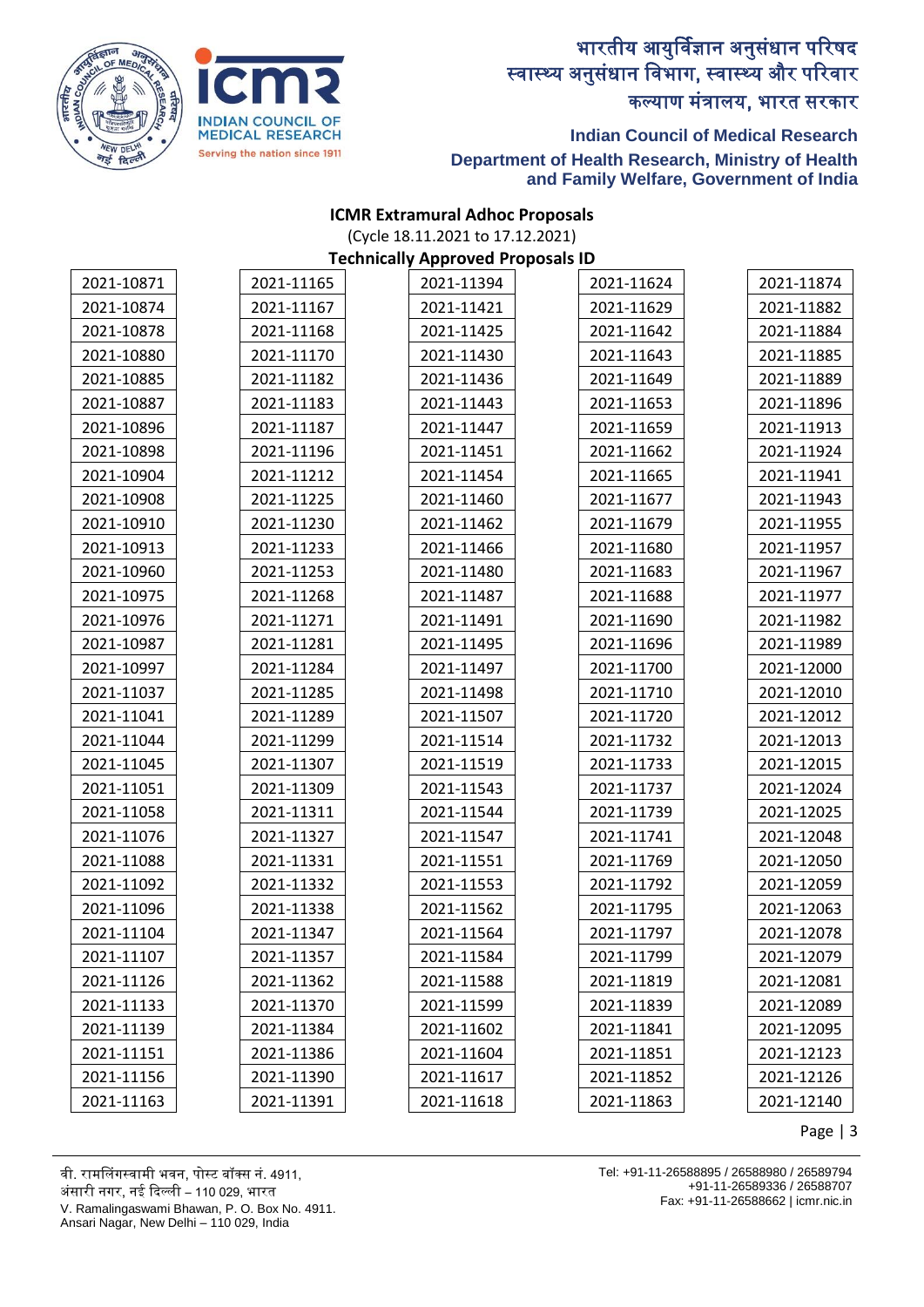



### **Indian Council of Medical Research Department of Health Research, Ministry of Health and Family Welfare, Government of India**

#### **ICMR Extramural Adhoc Proposals** (Cycle 18.11.2021 to 17.12.2021) **Technically Approved Proposals ID**

| 2021-12144 | 2021-12354 | 2021-12636 | 2021-12969 | 2021-13195 |
|------------|------------|------------|------------|------------|
| 2021-12152 | 2021-12369 | 2021-12640 | 2021-12996 | 2021-13204 |
| 2021-12154 | 2021-12377 | 2021-12649 | 2021-13001 | 2021-13210 |
| 2021-12157 | 2021-12379 | 2021-12663 | 2021-13017 | 2021-13213 |
| 2021-12162 | 2021-12382 | 2021-12673 | 2021-13026 | 2021-13221 |
| 2021-12163 | 2021-12405 | 2021-12675 | 2021-13029 | 2021-13224 |
| 2021-12168 | 2021-12407 | 2021-12678 | 2021-13035 | 2021-13231 |
| 2021-12175 | 2021-12417 | 2021-12689 | 2021-13036 | 2021-13232 |
| 2021-12177 | 2021-12421 | 2021-12695 | 2021-13037 | 2021-13236 |
| 2021-12178 | 2021-12430 | 2021-12716 | 2021-13039 | 2021-13255 |
| 2021-12187 | 2021-12433 | 2021-12746 | 2021-13045 | 2021-13256 |
| 2021-12190 | 2021-12436 | 2021-12749 | 2021-13064 | 2021-13263 |
| 2021-12191 | 2021-12438 | 2021-12750 | 2021-13069 | 2021-13266 |
| 2021-12196 | 2021-12457 | 2021-12751 | 2021-13071 | 2021-13288 |
| 2021-12208 | 2021-12466 | 2021-12754 | 2021-13072 | 2021-13291 |
| 2021-12228 | 2021-12469 | 2021-12786 | 2021-13073 | 2021-13303 |
| 2021-12230 | 2021-12472 | 2021-12795 | 2021-13075 | 2021-13309 |
| 2021-12234 | 2021-12478 | 2021-12798 | 2021-13078 | 2021-13314 |
| 2021-12236 | 2021-12485 | 2021-12811 | 2021-13086 | 2021-13320 |
| 2021-12245 | 2021-12487 | 2021-12824 | 2021-13092 | 2021-13327 |
| 2021-12255 | 2021-12506 | 2021-12829 | 2021-13098 | 2021-13329 |
| 2021-12261 | 2021-12520 | 2021-12833 | 2021-13102 | 2021-13352 |
| 2021-12271 | 2021-12526 | 2021-12834 | 2021-13123 | 2021-13355 |
| 2021-12273 | 2021-12528 | 2021-12837 | 2021-13131 | 2021-13359 |
| 2021-12285 | 2021-12531 | 2021-12861 | 2021-13145 | 2021-13364 |
| 2021-12290 | 2021-12535 | 2021-12862 | 2021-13150 | 2021-13365 |
| 2021-12308 | 2021-12561 | 2021-12876 | 2021-13153 | 2021-13368 |
| 2021-12315 | 2021-12567 | 2021-12879 | 2021-13154 | 2021-13380 |
| 2021-12321 | 2021-12571 | 2021-12899 | 2021-13169 | 2021-13382 |
| 2021-12325 | 2021-12590 | 2021-12909 | 2021-13173 | 2021-13395 |
| 2021-12326 | 2021-12592 | 2021-12930 | 2021-13176 | 2021-13397 |
| 2021-12327 | 2021-12600 | 2021-12937 | 2021-13177 | 2021-13408 |
| 2021-12345 | 2021-12615 | 2021-12952 | 2021-13183 | 2021-13411 |
| 2021-12347 | 2021-12620 | 2021-12953 | 2021-13190 | 2021-13412 |
| 2021-12351 | 2021-12632 | 2021-12956 | 2021-13192 | 2021-13416 |

Page | 4

वी. रामललंगस्वामी भवन, पोस्ट बॉक्स नं. 4911,

अंसारी नगर, नई ददल्ली – 110 029, भारत

V. Ramalingaswami Bhawan, P. O. Box No. 4911.

Ansari Nagar, New Delhi – 110 029, India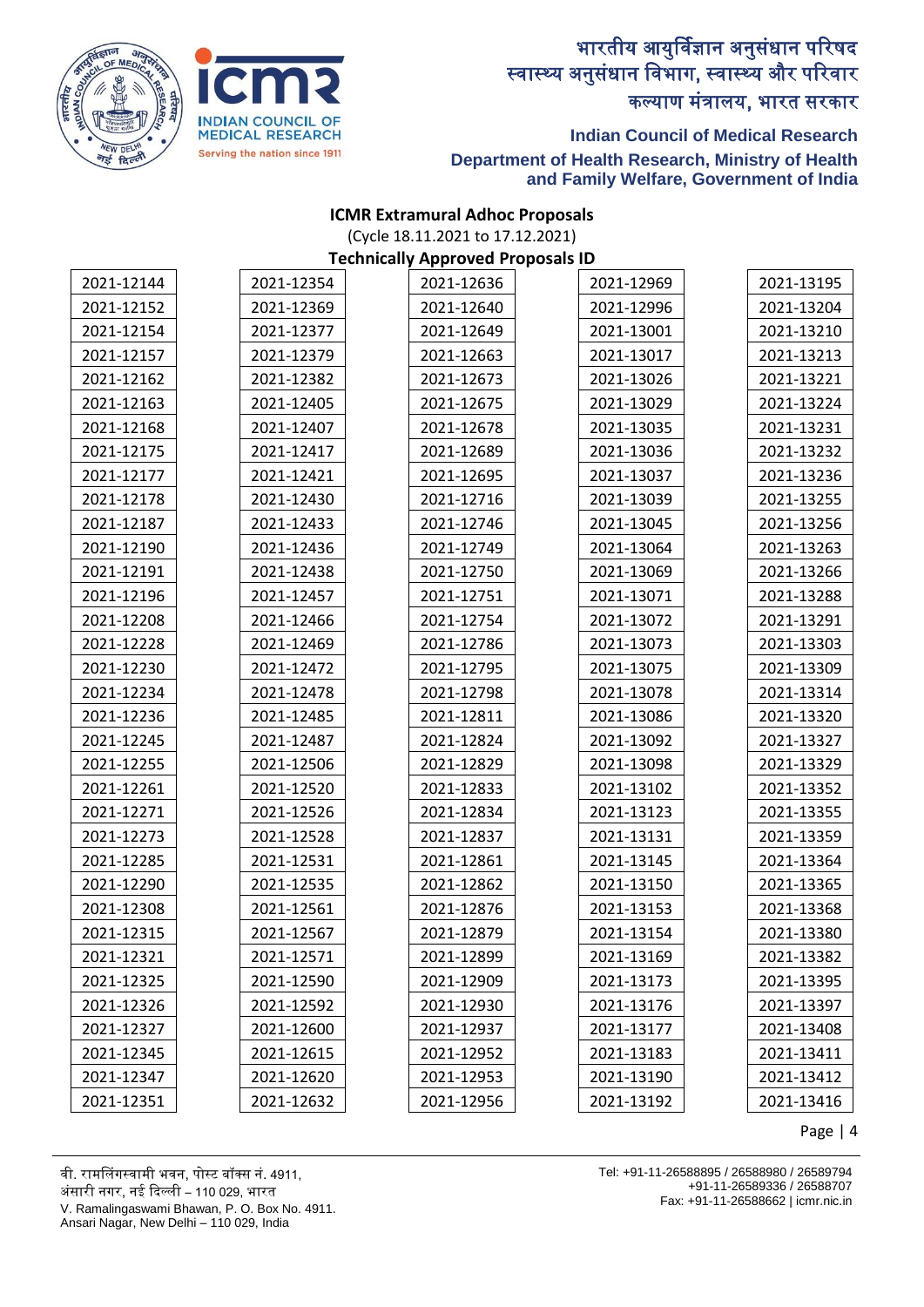



### **Indian Council of Medical Research Department of Health Research, Ministry of Health and Family Welfare, Government of India**

#### **ICMR Extramural Adhoc Proposals** (Cycle 18.11.2021 to 17.12.2021) **Technically Approved Proposals ID**

| 2021-13429 | 2021-13707 | 2021-13961 | 2021-14261 | 2021-14530 |
|------------|------------|------------|------------|------------|
| 2021-13433 | 2021-13708 | 2021-14000 | 2021-14270 | 2021-14532 |
| 2021-13448 | 2021-13710 | 2021-14004 | 2021-14272 | 2021-14538 |
| 2021-13451 | 2021-13726 | 2021-14007 | 2021-14293 | 2021-14551 |
| 2021-13463 | 2021-13728 | 2021-14032 | 2021-14297 | 2021-14553 |
| 2021-13475 | 2021-13732 | 2021-14038 | 2021-14319 | 2021-14561 |
| 2021-13480 | 2021-13753 | 2021-14048 | 2021-14320 | 2021-14564 |
| 2021-13499 | 2021-13762 | 2021-14050 | 2021-14328 | 2021-14590 |
| 2021-13504 | 2021-13766 | 2021-14053 | 2021-14331 | 2021-14592 |
| 2021-13514 | 2021-13770 | 2021-14054 | 2021-14350 | 2021-14598 |
| 2021-13523 | 2021-13775 | 2021-14057 | 2021-14352 | 2021-14601 |
| 2021-13556 | 2021-13779 | 2021-14058 | 2021-14363 | 2021-14616 |
| 2021-13557 | 2021-13786 | 2021-14059 | 2021-14368 | 2021-14627 |
| 2021-13558 | 2021-13789 | 2021-14067 | 2021-14369 | 2021-14635 |
| 2021-13559 | 2021-13818 | 2021-14081 | 2021-14381 | 2021-14640 |
| 2021-13564 | 2021-13834 | 2021-14096 | 2021-14384 | 2021-14652 |
| 2021-13572 | 2021-13839 | 2021-14103 | 2021-14385 | 2021-14656 |
| 2021-13581 | 2021-13849 | 2021-14108 | 2021-14387 | 2021-14663 |
| 2021-13589 | 2021-13866 | 2021-14117 | 2021-14391 | 2021-14664 |
| 2021-13590 | 2021-13880 | 2021-14119 | 2021-14404 | 2021-14673 |
| 2021-13605 | 2021-13884 | 2021-14123 | 2021-14416 | 2021-14681 |
| 2021-13616 | 2021-13889 | 2021-14126 | 2021-14422 | 2021-14684 |
| 2021-13627 | 2021-13893 | 2021-14148 | 2021-14424 | 2021-14694 |
| 2021-13632 | 2021-13896 | 2021-14161 | 2021-14428 | 2021-14699 |
| 2021-13654 | 2021-13915 | 2021-14167 | 2021-14435 | 2021-14700 |
| 2021-13655 | 2021-13918 | 2021-14169 | 2021-14436 | 2021-14709 |
| 2021-13660 | 2021-13921 | 2021-14171 | 2021-14438 | 2021-14710 |
| 2021-13669 | 2021-13937 | 2021-14176 | 2021-14442 | 2021-14716 |
| 2021-13675 | 2021-13939 | 2021-14199 | 2021-14451 | 2021-14753 |
| 2021-13677 | 2021-13940 | 2021-14211 | 2021-14467 | 2021-14763 |
| 2021-13678 | 2021-13942 | 2021-14213 | 2021-14468 | 2021-14770 |
| 2021-13679 | 2021-13943 | 2021-14217 | 2021-14492 | 2021-14790 |
| 2021-13680 | 2021-13951 | 2021-14218 | 2021-14501 | 2021-14795 |
| 2021-13697 | 2021-13956 | 2021-14222 | 2021-14513 | 2021-14796 |
| 2021-13699 | 2021-13957 | 2021-14244 | 2021-14516 | 2021-14805 |

Page | 5

वी. रामललंगस्वामी भवन, पोस्ट बॉक्स नं. 4911,

अंसारी नगर, नई ददल्ली – 110 029, भारत

V. Ramalingaswami Bhawan, P. O. Box No. 4911.

Ansari Nagar, New Delhi – 110 029, India